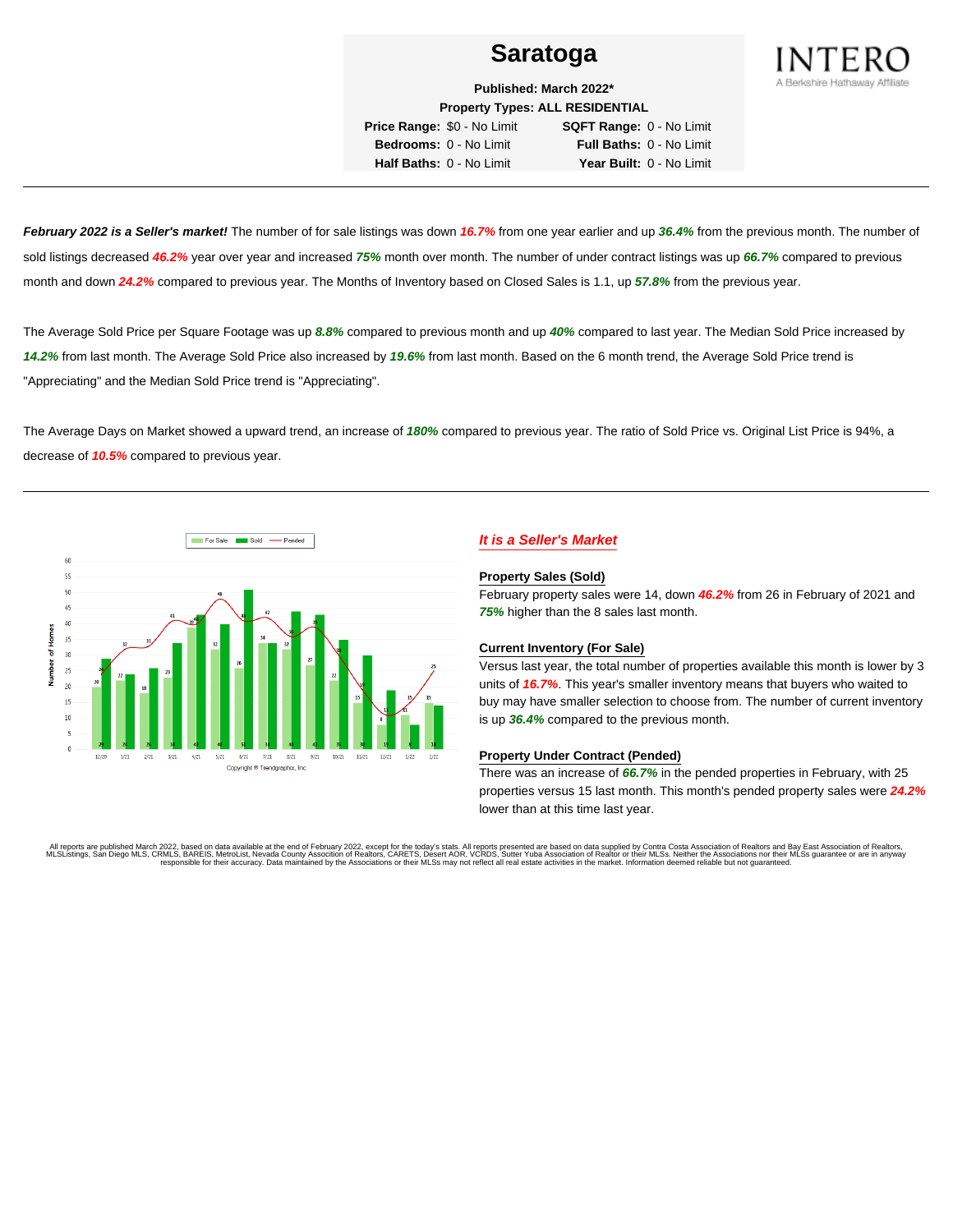

**Published: March 2022\***

**Property Types: ALL RESIDENTIAL**

**Price Range:** \$0 - No Limit **SQFT Range:** 0 - No Limit

**Bedrooms:** 0 - No Limit **Full Baths:** 0 - No Limit **Half Baths:** 0 - No Limit **Year Built:** 0 - No Limit

# **The Average Sold Price per Square Footage is Appreciating\***

The Average Sold Price per Square Footage is a great indicator for the direction of property values. Since Median Sold Price and Average Sold Price can be impacted by the 'mix' of high or low end properties in the market, the Average Sold Price per Square Footage is a more normalized indicator on the direction of property values. The February 2022 Average Sold Price per Square Footage of \$1476 was up **8.8%** from \$1357 last month and up **40%** from \$1054 in February of last year.

\* Based on 6 month trend – Appreciating/Depreciating/Neutral





### **The Days on Market Shows Upward Trend\***

The average Days on Market (DOM) shows how many days the average property is on the market before it sells. An upward trend in DOM trends to indicate a move towards more of a Buyer's market, a downward trend indicates a move towards more of a Seller's market. The DOM for February 2022 was 84, up **154.5%** from 33 days last month and up **180%** from 30 days in February of last year.

### **The Sold/Original List Price Ratio is Falling\*\***

The Sold Price vs. Original List Price reveals the average amount that sellers are agreeing to come down from their original list price. The lower the ratio is below 100% the more of a Buyer's market exists, a ratio at or above 100% indicates more of a Seller's market. This month Sold Price vs. Original List Price of 94% is down **16.1%** % from last month and down from **10.5%** % in February of last year.

\* Based on 6 month trend – Upward/Downward/Neutral

\*\* Based on 6 month trend - Rising/Falling/Remains Steady

All reports are published March 2022, based on data available at the end of February 2022, except for the today's stats. All reports presented are based on data supplied by Contra Costa Association of Realtors and Bay East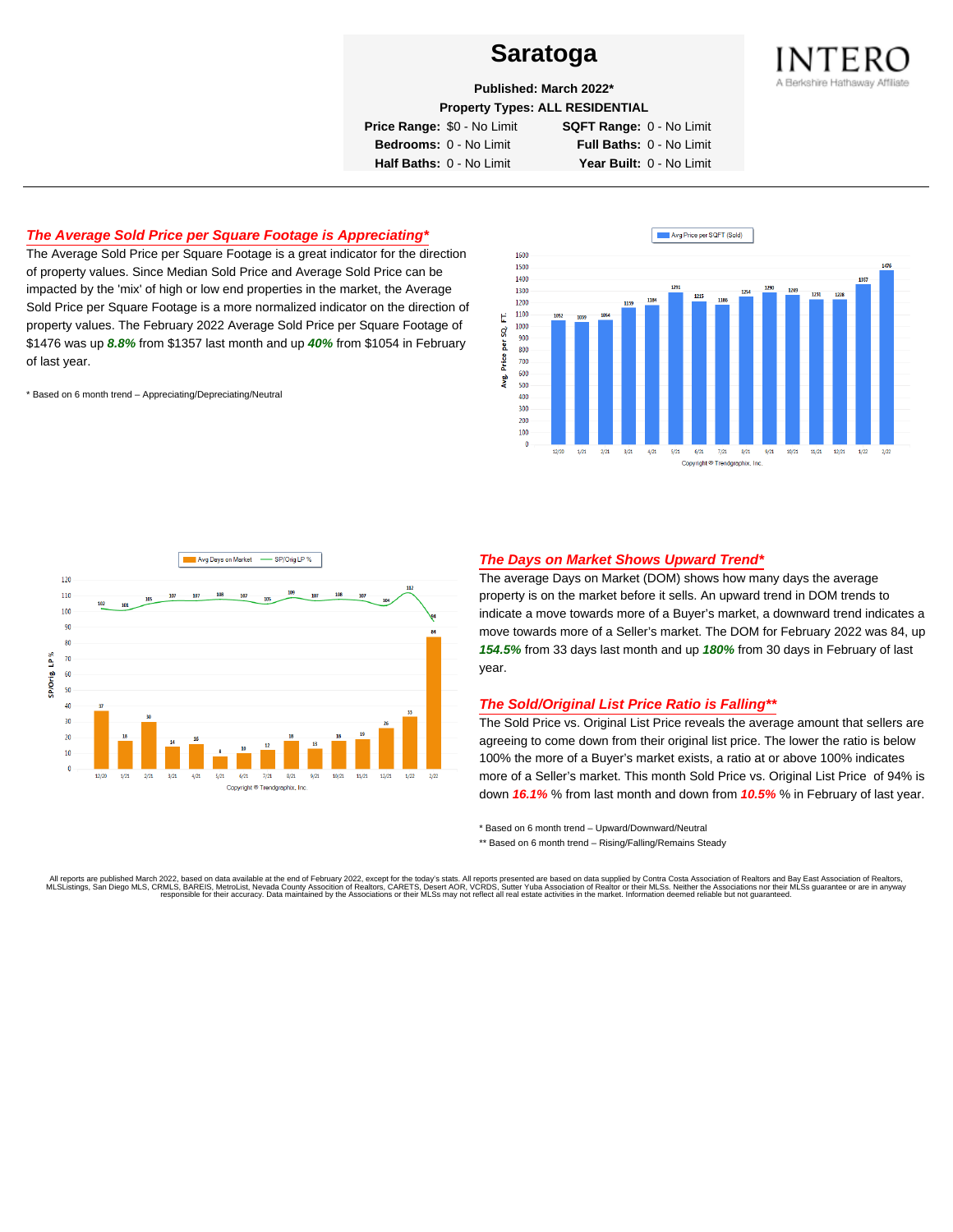

**Published: March 2022\***

**Property Types: ALL RESIDENTIAL**

**Price Range:** \$0 - No Limit **SQFT Range:** 0 - No Limit

**Bedrooms:** 0 - No Limit **Full Baths:** 0 - No Limit **Half Baths:** 0 - No Limit **Year Built:** 0 - No Limit

# **The Average For Sale Price is Neutral\***

The Average For Sale Price in February was \$3,842,000, down **23.8%** from \$5,039,000 in February of 2021 and up **1.5%** from \$3,787,000 last month.

# **The Average Sold Price is Appreciating\***

The Average Sold Price in February was \$4,250,000, up **38.9%** from \$3,060,000 in February of 2021 and up **19.6%** from \$3,553,000 last month.

## **The Median Sold Price is Appreciating\***

The Median Sold Price in February was \$3,860,000, up **23%** from \$3,139,000 in February of 2021 and up **14.2%** from \$3,379,000 last month.

\* Based on 6 month trend – Appreciating/Depreciating/Neutral





# **It is a Seller's Market\***

A comparatively lower Months of Inventory is more beneficial for sellers while a higher months of inventory is better for buyers.

\*Buyer's market: more than 6 months of inventory Seller's market: less than 3 months of inventory Neutral market: 3 – 6 months of inventory

#### **Months of Inventory based on Closed Sales**

The February 2022 Months of Inventory based on Closed Sales of 1.1 was increased by **57.8%** compared to last year and down **21.8%** compared to last month. February 2022 is Seller's market.

### **Months of Inventory based on Pended Sales**

The February 2022 Months of Inventory based on Pended Sales of 0.6 was increased by **18.3%** compared to last year and down **13.6%** compared to last month. February 2022 is Seller's market.

. All reports are published March 2022, based on data available at the end of February 2022, except for the today's stats. All reports presented are based on data supplied by Contra Costa Association of Realtors, San Bread responsible for their accuracy. Data maintained by the Associations or their MLSs may not reflect all real estate activities in the market. Information deemed reliable but not guaranteed.